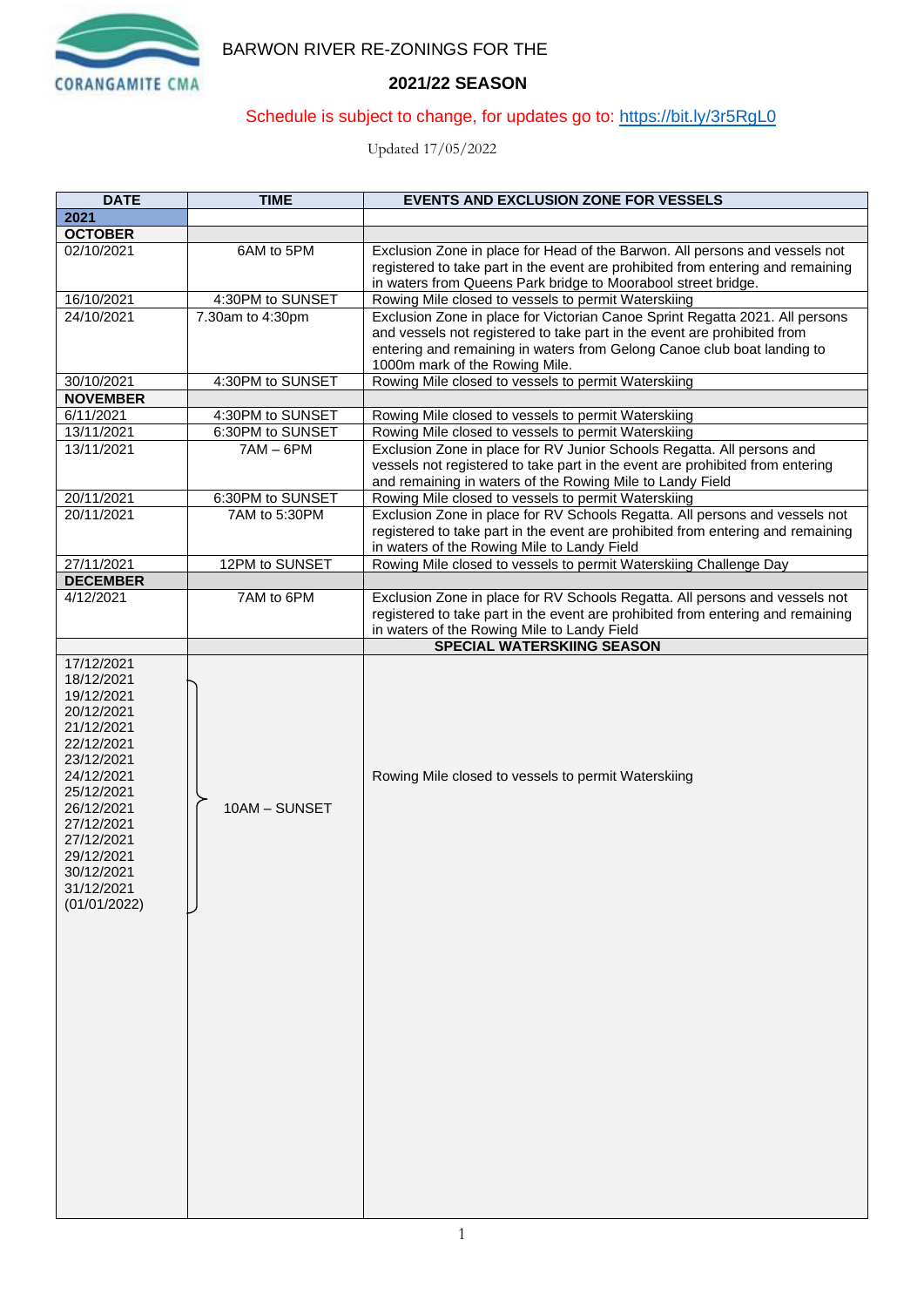

## BARWON RIVER RE-ZONINGS FOR THE

### **2021/22 SEASON**

## Schedule is subject to change, for updates go to:<https://bit.ly/3r5RgL0>

#### Updated 17/05/2022

| <b>DATE</b>     | <b>TIME</b>      | $\frac{1}{2}$<br><b>EVENTS AND EXCLUSION ZONE FOR VESSELS</b>                                                                                         |
|-----------------|------------------|-------------------------------------------------------------------------------------------------------------------------------------------------------|
| 2022            |                  |                                                                                                                                                       |
| <b>JANUARY</b>  |                  |                                                                                                                                                       |
| 01/01/2022      | 10AM TO SUNSET   | Rowing Mile closed to vessels to permit Waterskiing                                                                                                   |
| 8/01/2022       | 4:30PM to SUNSET | Rowing Mile closed to vessels to permit Waterskiing                                                                                                   |
| 15/01/2022      | 4:30PM to SUNSET | Rowing Mile closed to vessels to permit Waterskiing                                                                                                   |
| 29/01/2022      |                  | Exclusion Zone in place for Barwon Regatta. All persons and vessels not                                                                               |
| 30/01/2022      | 7AM-6PM          | registered to take part in the event are prohibited from entering and remaining                                                                       |
|                 |                  | in waters of the Rowing Mile to Landy Field                                                                                                           |
|                 |                  |                                                                                                                                                       |
|                 |                  |                                                                                                                                                       |
| <b>FEBRUARY</b> |                  |                                                                                                                                                       |
| 5/02/2022       | 6:30PM to SUNSET | Rowing Mile closed to vessels to permit Waterskiing                                                                                                   |
| 5/02/2022       | 7AM-6PM          | Exclusion Zone in place for RV Schools Morongo Girls Regatta. All persons<br>and vessels not registered to take part in the event are prohibited from |
|                 |                  | entering and remaining in waters of the Rowing Mile to Landy Field                                                                                    |
| 6/02/2022       | 6PM to SUNSET    | Rowing Mile closed to vessels to permit Waterskiing                                                                                                   |
| 12/02/2022      | 7AM to 6PM       | Exclusion Zone in place for RV Schools Firbank Regatta. All persons and                                                                               |
|                 |                  | vessels not registered to take part in the event are prohibited from entering<br>and remaining in waters of the Rowing Mile to Landy Field            |
| 19/02/2022      | 7AM to 6PM       | Exclusion Zone in place for RV Junior Schools - The Geelong College                                                                                   |
|                 |                  | Regatta. All persons and vessels not registered to take part in the event are                                                                         |
|                 |                  | prohibited from entering and remaining in waters of the Rowing Mile to Landy                                                                          |
|                 |                  | Field                                                                                                                                                 |
| 26/02/2022      | 6AM to 5PM       | Exclusion Zone in place for RV Junior Girls State Championship. All persons                                                                           |
|                 |                  | and vessels not registered to take part in the event are prohibited from                                                                              |
|                 |                  | entering and remaining in waters of the Rowing Mile from the 1000 Mark to                                                                             |
|                 |                  | Landy Field.                                                                                                                                          |
| <b>MARCH</b>    |                  |                                                                                                                                                       |
| 05/03/2022      | 12PM to 5:30PM   | Rowing Mile closed to vessels to permit Waterskiing                                                                                                   |
| 17/03/2022      | 7AM to 6PM       | Exclusion Zone in place for RV Schools SSV Regatta. All persons and vessels                                                                           |
|                 |                  | not registered to take part in the event are prohibited from entering and                                                                             |
|                 |                  | remaining in waters of the Rowing Mile to Landy Field                                                                                                 |
| 18/03/2022      |                  | Exclusion Zone in place for Head of School Girls Regatta. All persons and                                                                             |
| 19/03/2022      | 7AM to 7PM       | vessels not registered to take part in the event are prohibited from entering                                                                         |
| 20/03/2022      |                  | and remaining in waters from Landy Field to Shannon Ave bridge                                                                                        |
| 26/03/2022      |                  | Exclusion Zone in place for Canoe Victorian Marathon Championships. All                                                                               |
| 27/03/2022      | 6AM to 5PM       | persons and vessels not registered to take part in the event are prohibited                                                                           |
| (T)             |                  | from entering and remaining in waters from start of the Rowing Mile to Queens                                                                         |
|                 |                  | Park Bridge                                                                                                                                           |
| <b>APRIL</b>    |                  |                                                                                                                                                       |
| 2/04/2022       | 7AM to 6PM       | Exclusion Zone in place for Geelong Masters Regatta. All persons and vessels                                                                          |
|                 |                  | not registered to take part in the event are prohibited from entering and                                                                             |
|                 |                  | remaining in waters of the Rowing Mile to Landy Field.                                                                                                |
|                 |                  |                                                                                                                                                       |
| 15/04/2022      |                  |                                                                                                                                                       |
| 16/04/2022      |                  | <b>SPECIAL WATERSKIING: Easter</b>                                                                                                                    |
| 17/04/2022      | 10AM to SUNSET   | Rowing Mile closed to vessels to permit Waterskiing                                                                                                   |
| 18/04/2022      |                  |                                                                                                                                                       |
|                 |                  |                                                                                                                                                       |
|                 |                  |                                                                                                                                                       |
|                 |                  |                                                                                                                                                       |
|                 |                  |                                                                                                                                                       |
|                 |                  |                                                                                                                                                       |
|                 |                  |                                                                                                                                                       |
|                 |                  |                                                                                                                                                       |
|                 |                  |                                                                                                                                                       |
|                 |                  |                                                                                                                                                       |
|                 |                  |                                                                                                                                                       |
|                 |                  |                                                                                                                                                       |
|                 |                  |                                                                                                                                                       |
|                 |                  |                                                                                                                                                       |
|                 |                  |                                                                                                                                                       |
|                 |                  |                                                                                                                                                       |
|                 |                  |                                                                                                                                                       |
|                 |                  |                                                                                                                                                       |